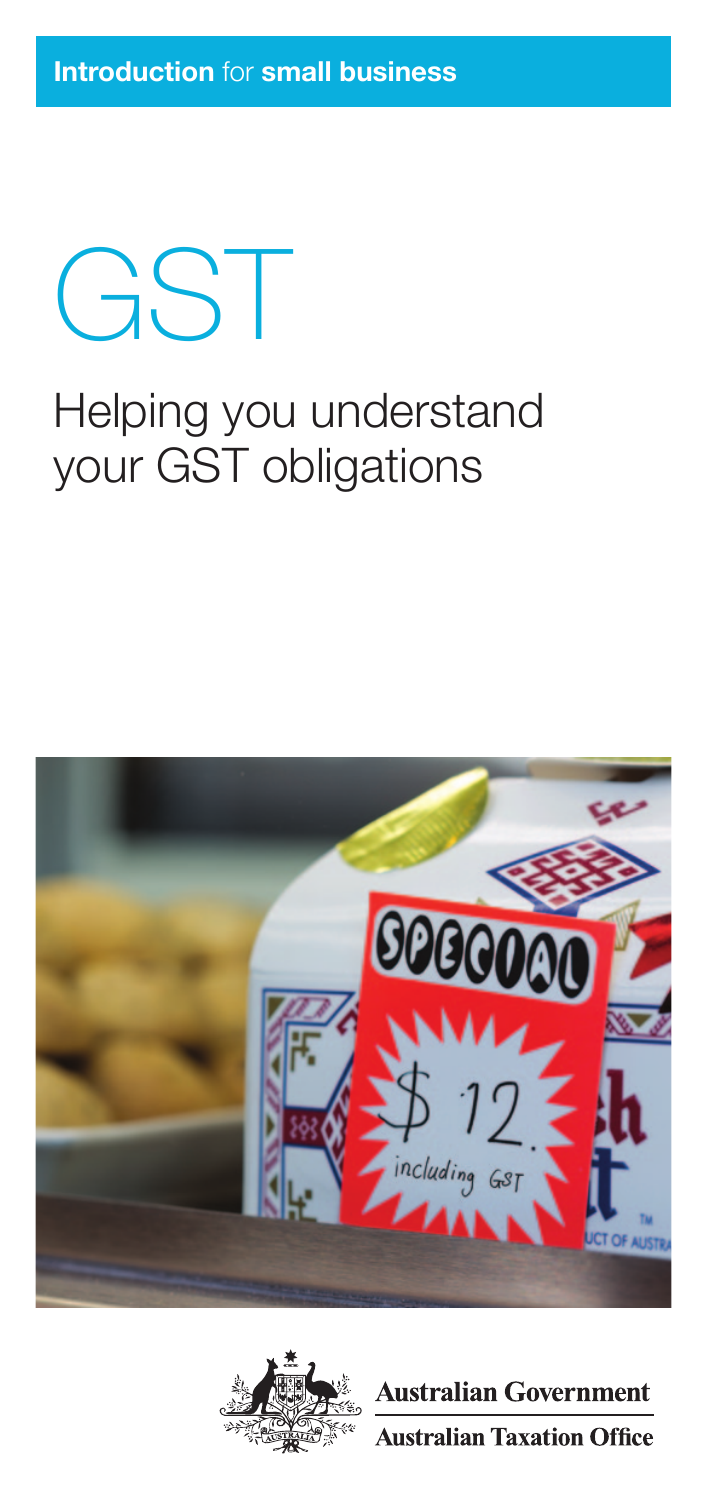# GETTING STARTED What is GST?

The goods and services tax (GST) is a tax of 10% on most goods and services sold in Australia.

If you run a business, you are likely to have some GST obligations.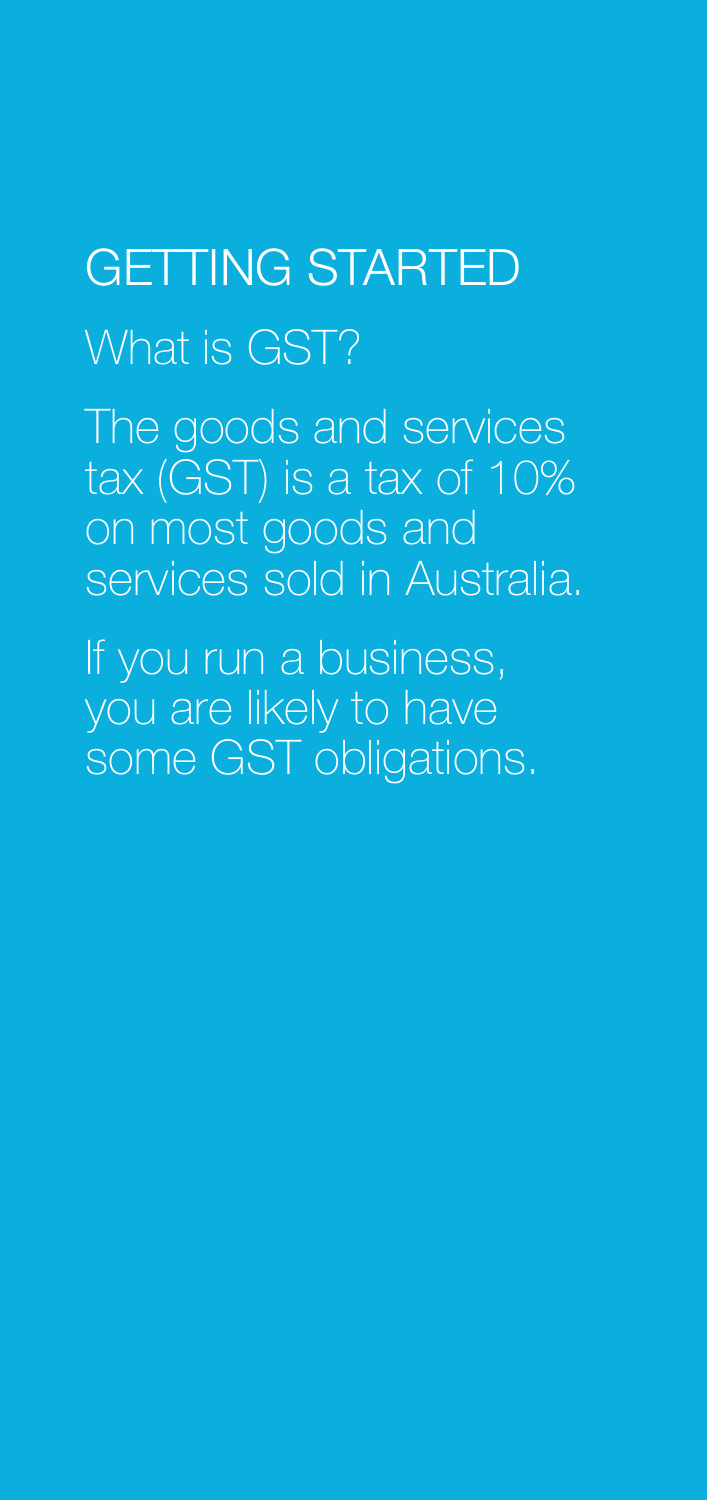If your business is registered for GST, you need to:

- $\blacksquare$  include GST in the price of sales to your customers
- n claim credits for the GST included in the price of your purchases for your business.

This means, if your business is registered for the GST, your customers pay the cost you charge plus 10% extra. This 10% is the GST. When GST applies, you should always include GST in the price of your sale.

You then send these 10% GST amounts to the Australian Taxation Office (ATO), usually four times each year. To do this, you fill in and send the ATO a form called a business activity statement (BAS), which the ATO will send you. You can also claim GST credits on the BAS.

#### **Example**

Anh runs a small bakery selling sandwiches, cakes, hot foods and drinks. She charges her customers an extra 10% to cover the GST. For example, she sells salad sandwiches for \$5.50 including GST. She keeps \$5 and sends the GST amount of 50 cents to the ATO when she fills in her next BAS.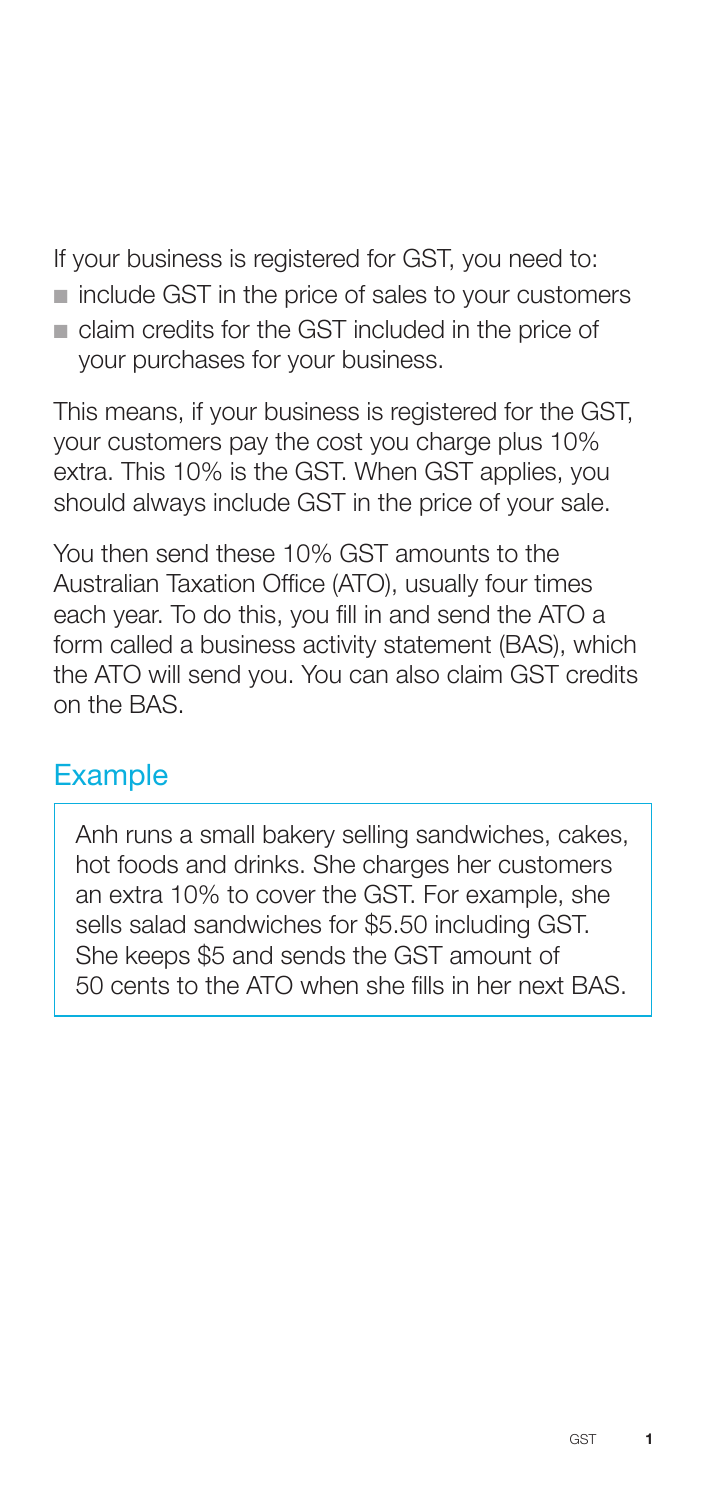## Registering for GST

#### Do you have to register your business for GST?

You must register for GST if any of the following apply:

- n you are in business and your annual business income is \$75,000 or more a year (or you think it will be) or \$150,000 or more for non-profit organisations
- vou provide taxi travel as part of your business. Taxi travel means transporting passengers by taxi or limousine for fares
- vou want to claim fuel tax credits.

If your annual business income is less than \$75,000 (or \$150,000 for non-profit organisations), you don't have to register for GST but you can choose to register.

Registering for GST means you can claim back the GST you pay on goods and services you buy for your business – but only if you have a tax invoice from your supplier.

#### **Example**

Anh's bakery sells a variety of pre-packaged drinks, including soft drinks and flavoured milks such as chocolate milk.

Every three months, Anh purchases 200 pre‑packaged chocolate milks from her supplier for \$110 including GST. She receives the invoice from her supplier and she pays the supplier \$110.

As Anh's business is registered for GST, she can claim \$10 as GST credit from the ATO. Anh needs to keep her tax invoice to do this.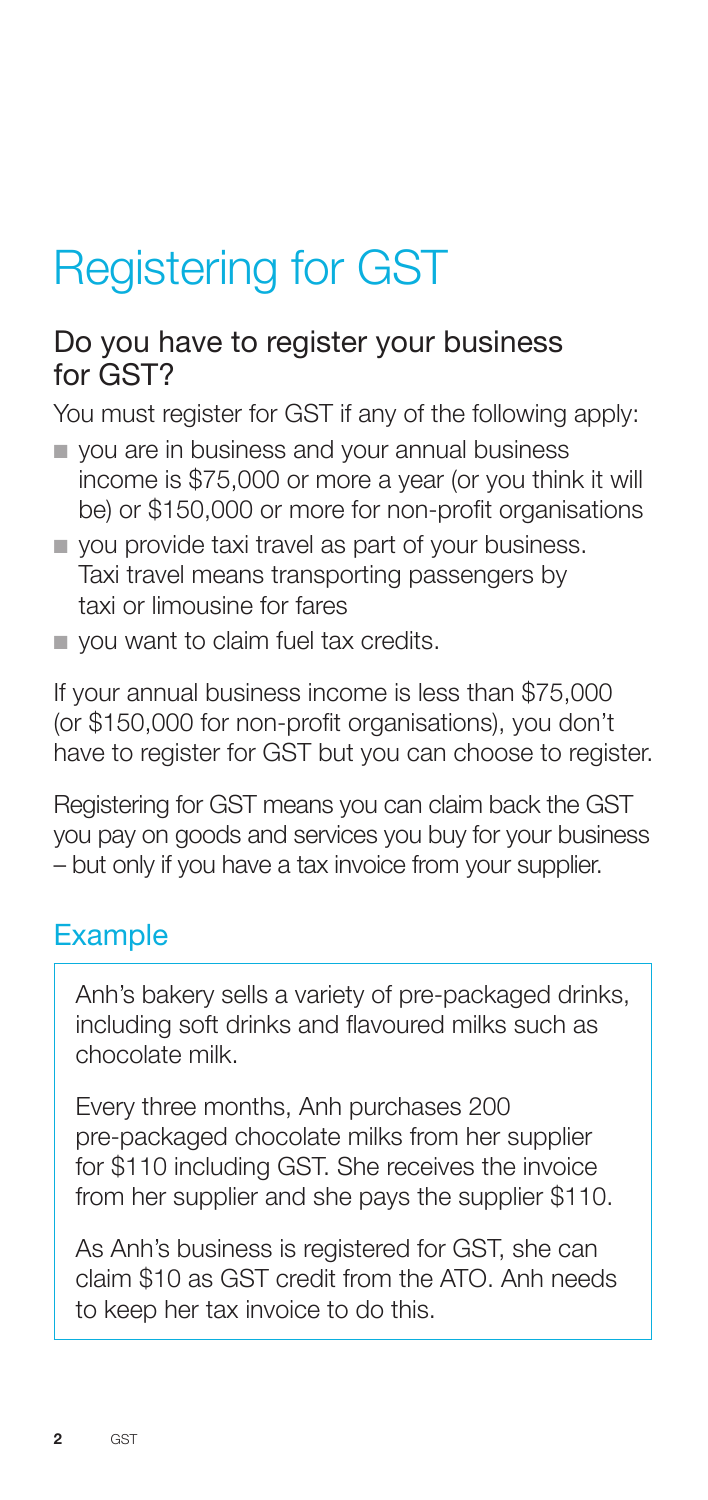### Taxable and 'GST-free' items

#### Is GST included in the price of everything you sell?

If you are registered (or required to be registered) for GST purposes, GST is included in the price of most goods and services you sell to others in the course of your business. These are called 'taxable sales'.

There are some goods and services which are 'GST‑free', meaning you don't have to charge your customer GST. But you can still claim GST credits.

These 'GST-free' items include:

- most basic food
- some education courses, course materials and related excursions
- some medical, health and care services
- some medical aids
- $n$  some medicines
- some goods produced for export
- some childcare
- some religious services and charitable activities.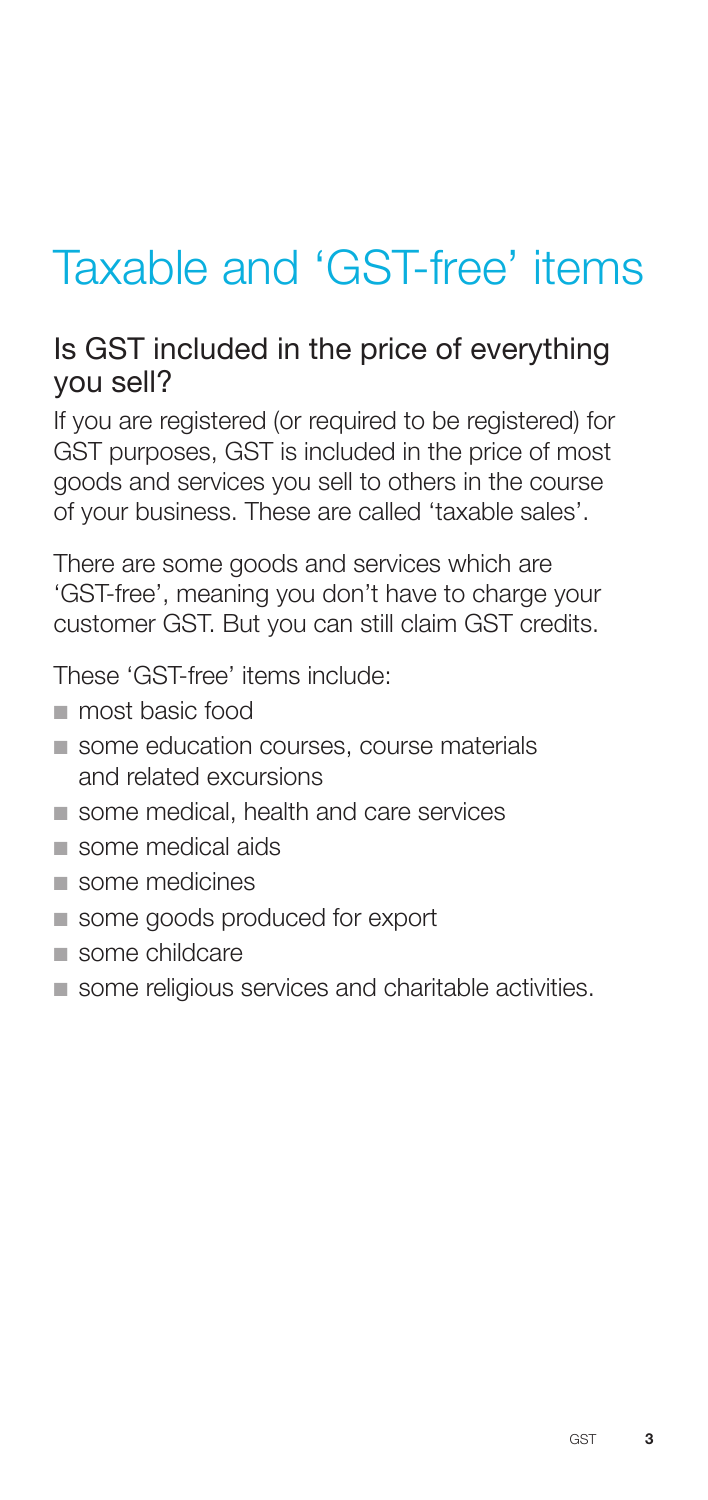#### **Example**

Not everything Anh sells in her bakery will attract GST. Here are some examples of basic food she sells that is 'GST-free' (no GST is charged):

- $\blacksquare$  bread and bread rolls without icing
- **n** bottled drinking water
- $\blacksquare$  fruit juice containing at least 90% by volume of juice
- $m$ ilk

Here are some examples of food she sells that does have GST ('taxable sales'):

- $s$ andwiches
- cakes, slices, pastries, pies and sausage rolls
- soft drinks and flavoured milk
- $\blacksquare$  platters of prepared food.

If Anh is not sure, she checks the ATO's English publication *GST food guide* (NAT 3338).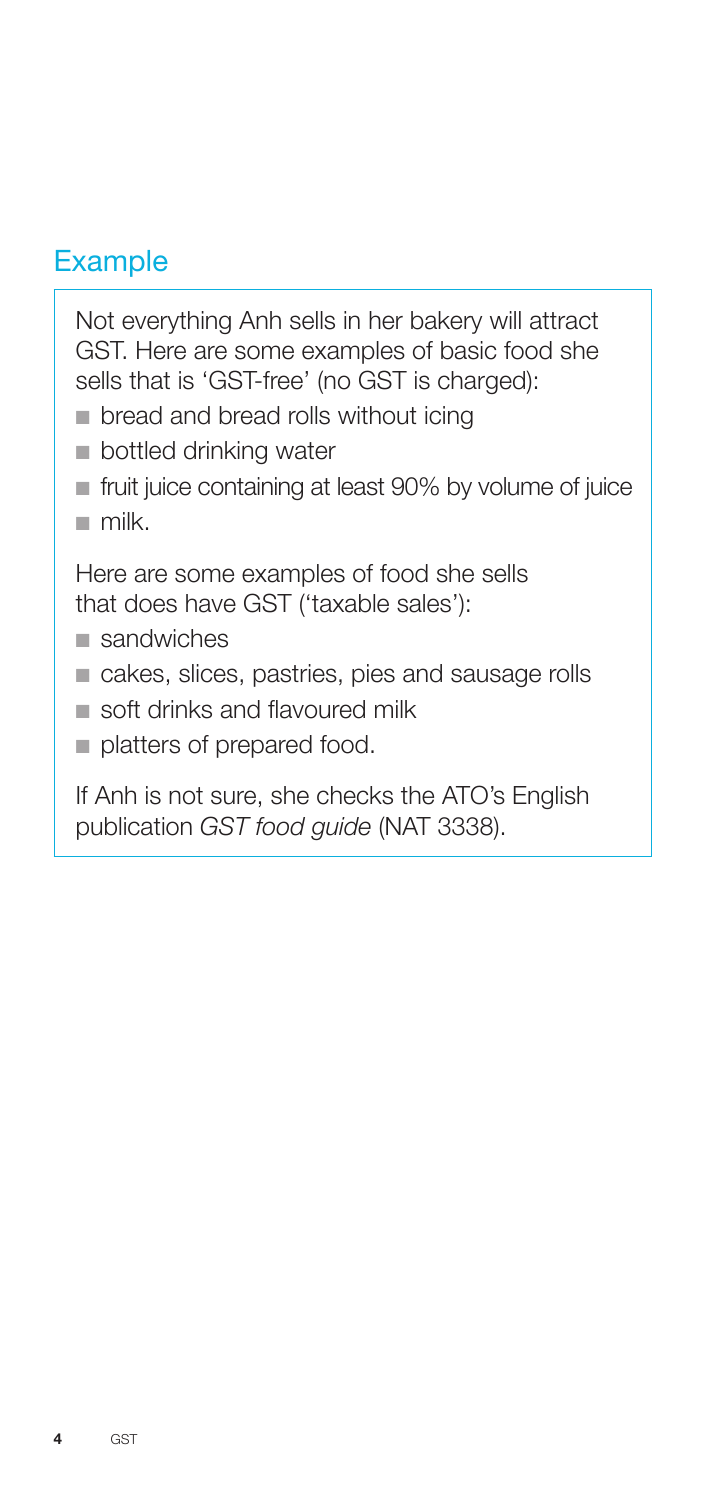### Reporting GST amounts and claiming GST credits

### What to do with the GST amounts you collect

Businesses use the BAS to let the ATO know how much they have earned, the amount of GST collected and the GST they paid for goods and services.

When you get your BAS, fill it out, send it to the ATO and pay any money you owe by the due date. The due date is written on the BAS.

#### **O** TIP

Keep the GST you've collected separate to your earnings. If you keep the GST in a different bank account, it is ready to be paid to the ATO when it is due.

#### How to claim back the GST you pay to suppliers (GST credits)

As GST is paid by the consumer, not businesses, you can claim back any GST you have paid for things that you have bought for your business.

To claim a GST credit for a purchase that cost more than \$82.50 (including GST) you must be registered for GST and have a valid tax invoice that records what you have purchased for your business. In most cases, the business or supplier selling the goods or services issues the tax invoice. When you receive this invoice, make sure that it contains the following information:

- $\blacksquare$  the supplier's business or trading name
- $\blacksquare$  the supplier's Australian business number (ABN)
- $\blacksquare$  the date of the tax invoice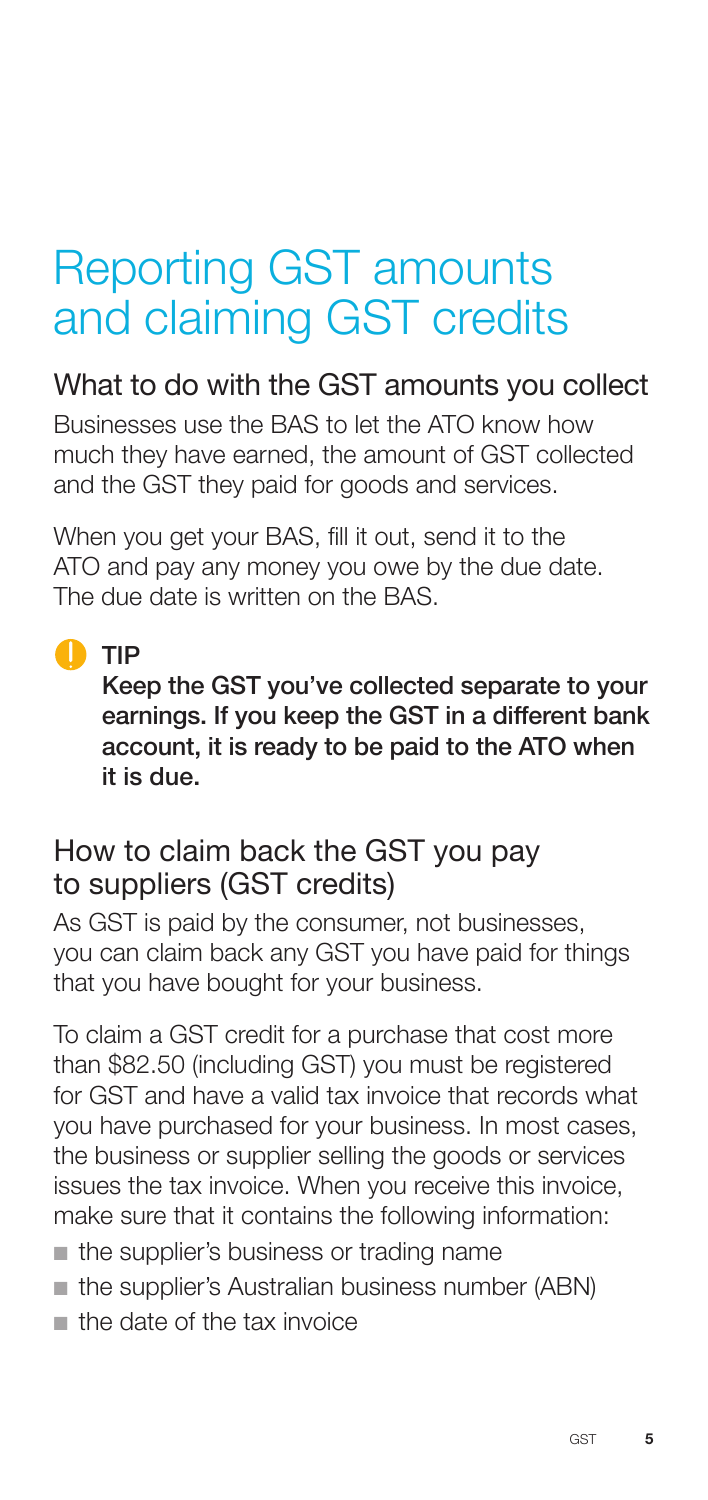- n a brief description of the items sold including the quantity and the price it was sold at
- $n$  the GST amount (or a statement which says 'The total price includes GST')
- **n** your business name or ABN (if the taxable sale is \$1,000 or more)
- n that the document is intended to be a tax invoice.

To claim a GST credit for a purchase that cost \$82.50 or less (including GST), you must be registered for GST and you must keep documents such as cash register dockets, receipts or invoices to support your claims.

You must also keep your tax invoices and other GST records for five years.

### $\bullet$  TIP

Even if you sell GST-free items, such as plain breads and bread rolls, you can claim GST credits for the GST included in the price of things that you buy to produce the items, for example, baking trays, measuring cups and mixing bowls.

#### What else can you claim?

If you use fuels in your business and meet certain conditions you can claim fuel tax credits. For example, you may be able to claim fuel tax credits for fuel used in machinery or equipment, or for petrol used in vehicles with a gross vehicle mass (GVM) greater than 4.5 tonne. What you can claim depends on the type of fuel and how it was used. These credits will give you back some of the money you paid for your fuel.



#### **S** For more information on fuel tax credits, go to www.ato.gov.au/fuelschemes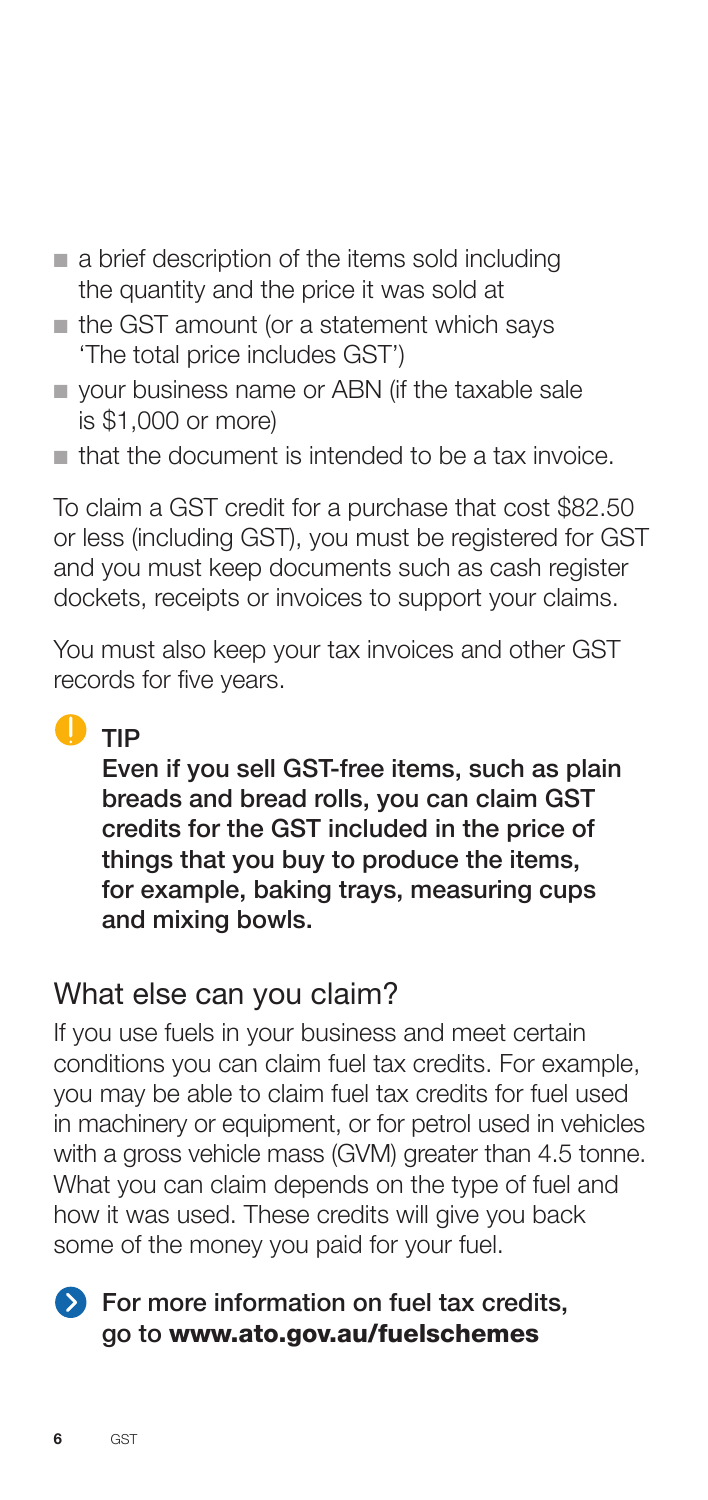### Tax invoices

#### Do you need to give a tax invoice to customers?

If a customer or client asks you for a tax invoice, you must provide this within 28 days of the day they ask you for it. You must be registered for GST to issue a tax invoice.

#### **Example**

Anh's bakery is getting a lot of catering orders lately. She knows that sandwich, cake and fruit platters are all subjected to GST. She prepares a tax invoice for her clients and clearly states the GST that she has charged. She sends the tax invoice along with their order so she doesn't forget to do it later.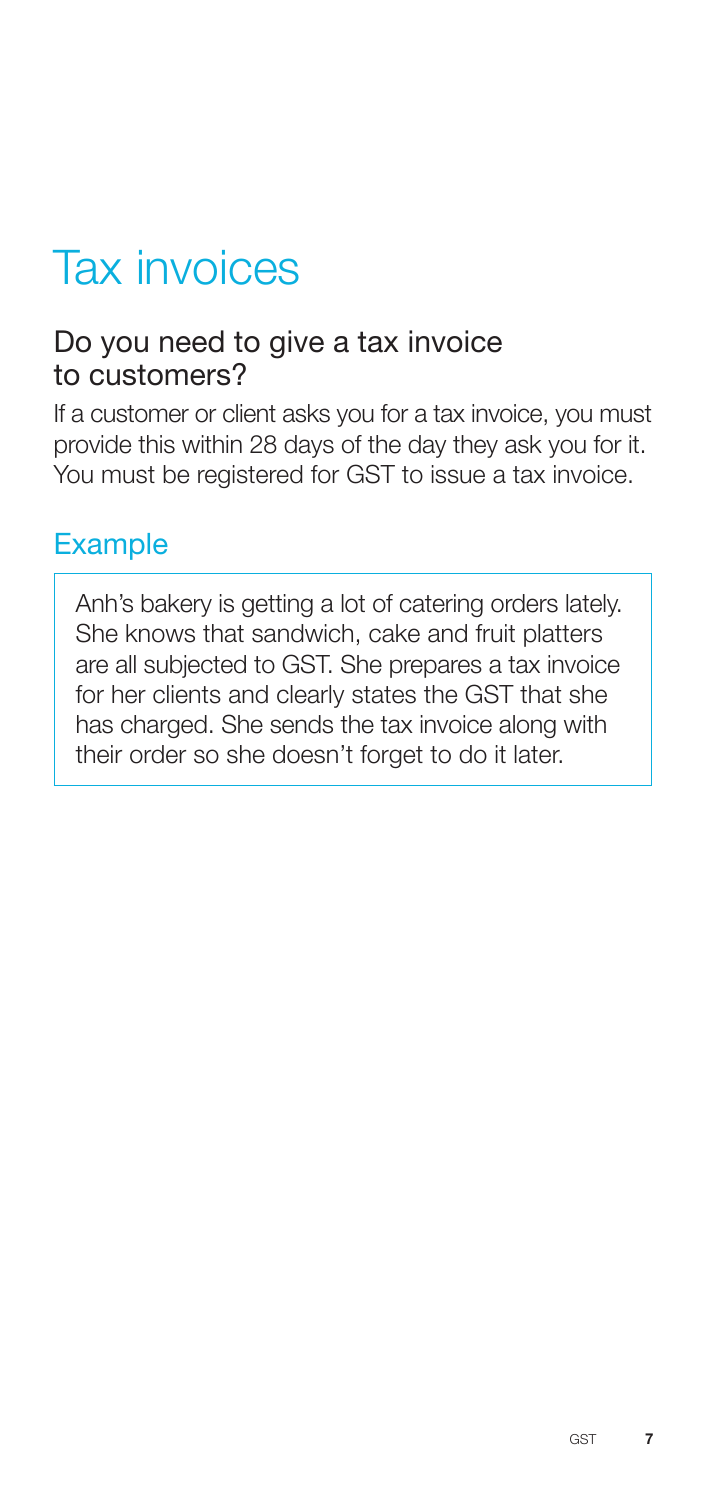## Getting help

### Free assistance visits

To help make it as easy as possible for you to comply with your tax obligations, the ATO can arrange an assistance visit. Visits are confidential and conducted by tax officers at your place of business or preferred location. A tax officer can work through any issues you may have and discuss specific tax information of interest to you.

A visit can take any time between half an hour to a full day – it all depends on what you need.

Any information you share with us during a visit will not be told to anyone else, not even other people in the ATO.

#### **D** To arrange a visit:

- phone us on 13 28 66 between 8.00am and 6.00pm, Monday to Friday
- $\blacksquare$  use our online booking form at www.ato.gov.au/assistancevisit

#### Using a tax agent or BAS agent

You may want to get a registered tax or BAS agent to help you with your tax obligations.

It's important to choose a registered tax agent or BAS agent. Using a registered agent means they are qualified and experienced with tax and only a registered agent can legally charge you a fee.

You can check that your agent is registered at the Tax Practitioners Board's agent register on www.tpb.gov.au or by phoning 1300 362 829.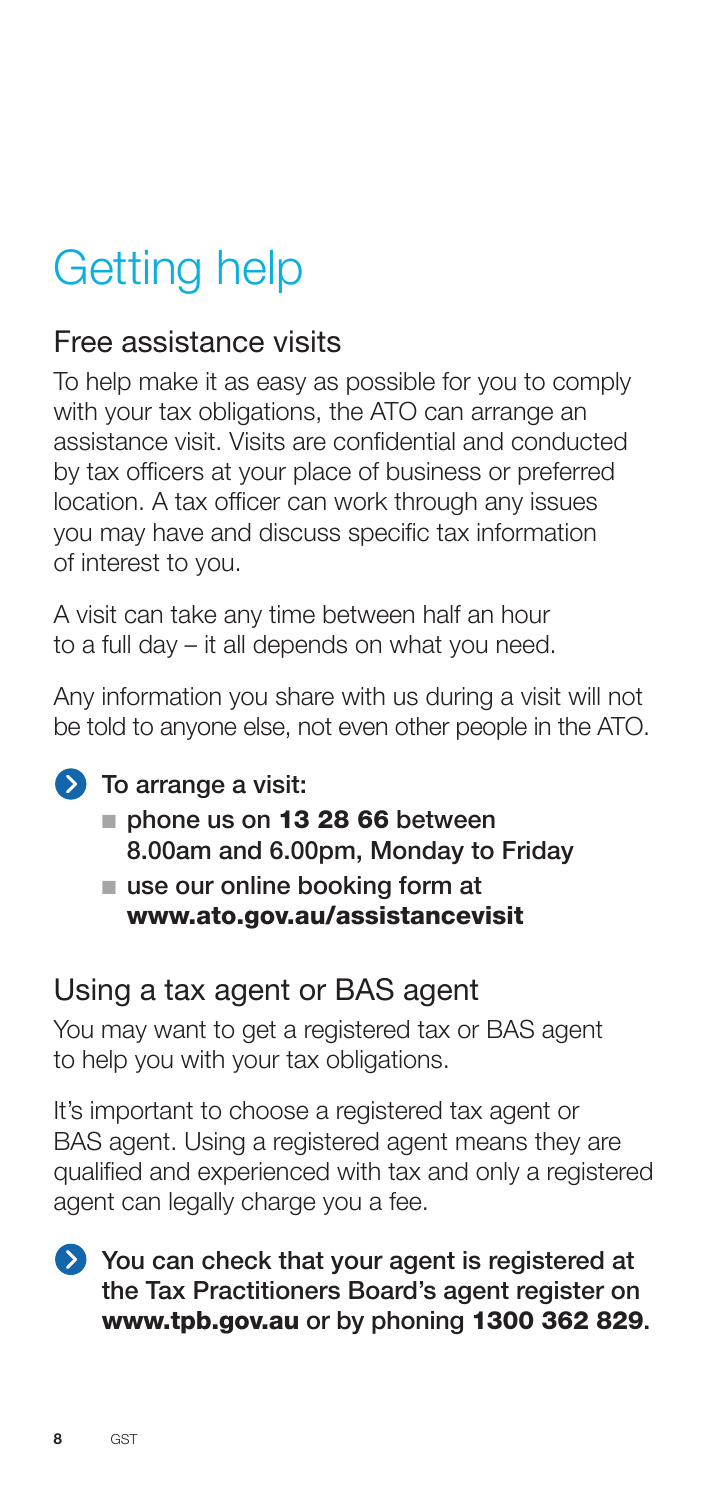### More information

For more information:

- n visit our website at
	- www.ato.gov.au/gst
	- www.ato.gov.au/otherlanguages for tax and superannuation information in 25 languages. You can also watch or download the video *Your Business and Tax* which explains what you need to know about Australia's business tax system. This is available in 6 languages including English
- $\blacksquare$  refer to the following brochures (in English), which are available from our website
	- *GST for small business* (NAT 3014)
	- *Tax basics for small business* (NAT 1908)
	- *GST food guide* (NAT 3338)
	- *GST and medical services* (NAT 4649)
	- *GST and other health services* (NAT 4650)
	- *GST and medical aids and appliances* (NAT 4651)
	- *GST and acupuncture, naturopathy and herbal medicine services* (NAT 8090)
- $\blacksquare$  phone the ATO business tax infoline on 13 28 66 between 8.00am and 6.00pm, Monday to Friday
- $\blacksquare$  visit one of our shopfronts
- speak to your tax adviser.

If you do not speak English well and need help from the ATO, phone the Translating and Interpreting Service (TIS) on 13 14 50.